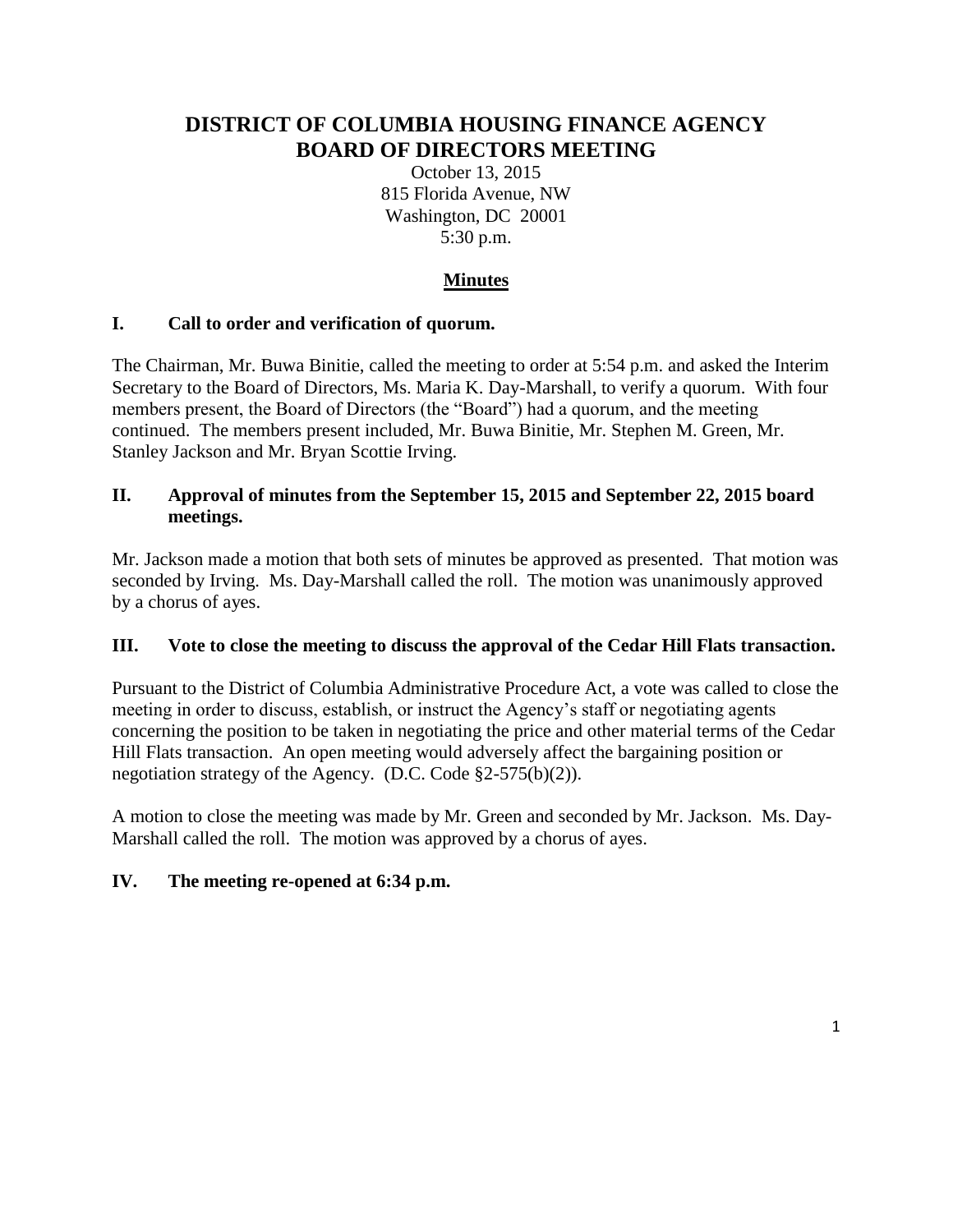#### **V. Consideration of DCHFA Resolution No. 2015-17, an Eligibility Resolution for Cedar Hill Flats (\$27,800,000).**

Ms. Day-Marshall introduced the Resolution and then introduced Anthony Waddell, Director of Public Finance. Mr. Waddell then introduced Mr. Martin Lucero, Development Officer, who provided a brief overview of the project. The project will consist of new construction of a 5 story, 114-unit apartment building with approximately 16,500 square feet of ground floor retail and 106 garage parking spaces. The bedroom mix will include 82 one-bedroom units, 24 twobedroom units, and 8 three-bedroom units, all of which will be set aside for persons and families earning sixty percent (60%) of the area median income ("AMI") or less. The project is expected to be located at 2226, 2228, 2234, 2238 and 2252 Martin Luther King Jr. Avenue, S.E. in the historic Anacostia neighborhood.

The following people were present at the meeting in support of the project: Mr. Tim Chapman, Jason Iannotti, Brett Greene and Steve Lawrence (Chapman Development); Ryan Geiger, Mel Thompson and Dave Stembel (Grimm + Parker); Beverly Wingfield (Bozzuto Management); Heather Arnold (Street Sense); Brenda Richardson (Community Outreach Consultant); and Kent Neumann (Eichner Norris and Neumann, counsel to the bond purchaser, Bank of America). Also present were Allison Ladd and Jose Nuñez (DC Department of Housing and Community Development). Mr. Chapman introduced the members of the development team. Mr. Geiger presented the renderings of the project. Mr. Chapman interjected that, when designing the project, special care was paid to preserve the historic aesthetic of the streetscape.

Mr. Chapman also noted that there has been ongoing engagement with the community to ensure that Ward 8 residents are able to obtain jobs at the project. Mr. Irving encouraged Bozzuto and the developer to reach out to start training those who are identified as potential job candidates are able to receive training so that they are qualified to succeed when the building is open. Mr. Chapman committed to ensuring that it would be done.

Ms. Wingfield provided a brief presentation of the types of activities that the management company offers at other local properties that they manage.

Mr. Jackson asked Mr. Chapman if the site for the relocation of the historic houses that are currently located on the site of the proposed new building has been identified. Mr. Chapman replied yes and that they will be moved to W Street, which will be presented to the Historic Preservation Review Board in November. Ms. Ladd confirmed that this was the case.

Mr. Binitie emphasized that the Board is very interested in the success of the project, as it may be one of the first buildings to come online in that neighborhood, which is about to encounter a great deal of development. He asked a series of questions and made a series of statements to the developer: 1. What will be the impact of the pending litigation (a challenge to the office of historic preservation's decision to allow the project to move forward) on your timeline for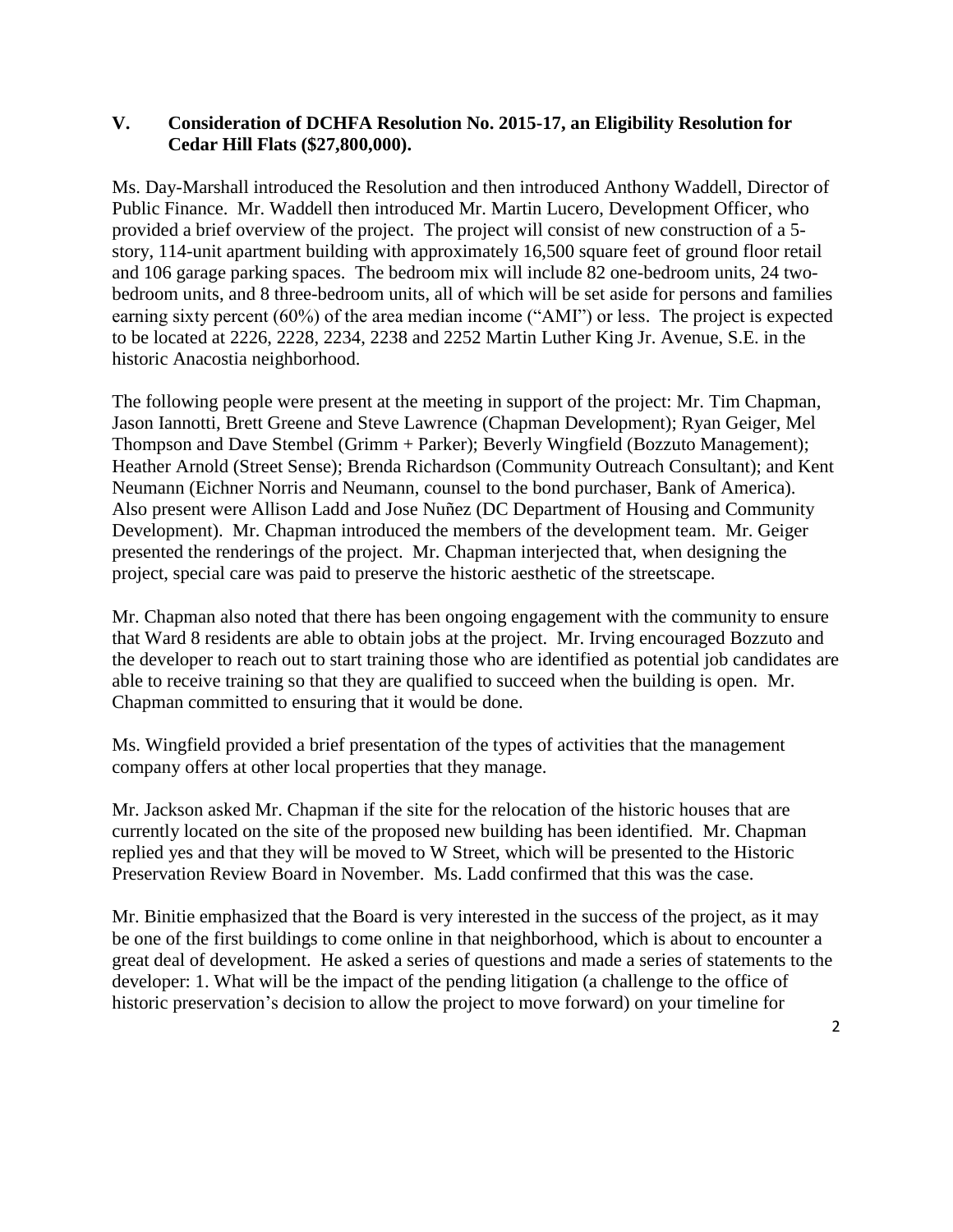closing? 2. What are the plans for the retail space that will be on the ground floor of the building? 3. Please try to push back to your proposed tax credit investor to see if you can secure better pricing than the proposed \$1.05. 4. Where do you see your development in terms of the other proposed developments that are planned in the neighborhood? 5. Board members noted that the total development cost per unit seemed high.

The developer was asked to reply to questions about the plans to hire Ward 8 residents and the idea of this project being the first in a neighborhood that has not yet experienced a great deal of development. Mr. Chapman replied that he intends to implement the plans that were discussed earlier and to make a concerted effort to reach out and train Ward 8 residents so that they can be successfully retained as employees. Also, Mr. Chapman replied that he has a great deal of experience being a pioneer developer in certain neighborhoods in the District. Mr. Chapman also replied that historic preservation tends to be more expensive to build, so that has a great impact on the total development costs per unit. Mr. Chapman also explained that he believes that the high retail vacancy in historic Anacostia is due, in part, to the size of the retail spaces that exist in the inventory. This building will add a 16,000 square foot retail space that will differ greatly from the inventory that is currently available. Also, the project is underwritten with no retail income whatsoever, which will allow the developer to be more selective and wait until there is a high quality retail tenant to whom they will lease the space.

Mr. Irving asked if Bozzuto Management currently manages any tax credit properties in the District. Currently Bozzuto manages four tax credit properties in the District: The Hodge, Carver 2000 Senior Living, Lotus Square and The Grays on Pennsylvania Avenue.

The Resolution was moved by Mr. Green and seconded by Mr. Jackson. Ms. Day-Marshall called the roll, and with four votes in the affirmative, the Resolution was approved.

## **VI. Interim Executive Director's Report.**

- A Press Release was circulated today that announced all of the Agency-financed projects that won awards in 2015.
- Agency staff pushed the Washington Post to publish an article on DC Open Doors which ran today.
- The DC Housing Authority's 15 Year Anniversary event is this evening.
- Reminder that Board Orientation will be on October  $26<sup>th</sup>$  from noon until 2 p.m.
- The City First Community Development Finance Conference will be held on November 5<sup>th</sup>, and Mr. Jackson will be honored at the event.
- The African American Real Estate Professionals Gala will be in the evening of November  $12^{th}$ .